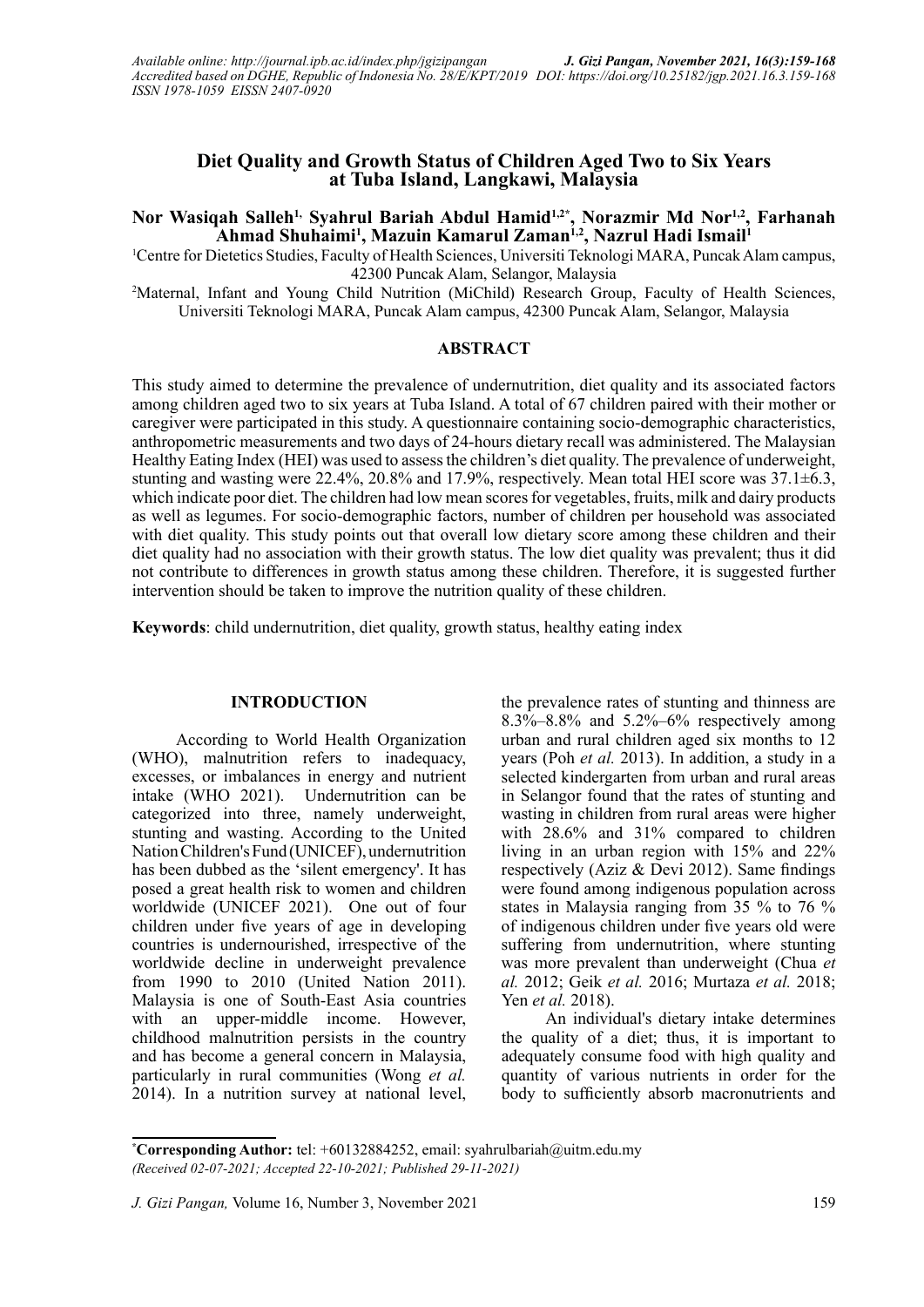micronutrients (Ihab 2015). Adequate intake during the first two years of life plays a vital role for the nutritional status of children in the future, as it can become a risk factor for stunting (UNICEF 2013). Individual, particularly children suffering from undernutrition may susceptible to illness, delayed mental and motor development as well as other health risks that may take a toll on their health and resulting in adverse effect beyond their childhood (WHO 2019). Good quality diet may represent adequate nutrient intake that children need to improve their growth and development in physical, cognitive and psychosocial terms (Cheng & Buyken 2013). In rural areas, malnourished children are vulnerable to insufficient food intakes, which will lead to macronutrient and micronutrient deficiencies. This deficiency reflects their poor diet quality (Cheng & Buyken 2013). Malaysian Healthy Eating Index (MHEI) has become one of the recognizable tools to assess diet quality in Malaysia reflecting the local context, thus was used in this study.

Tuba Island is situated in Langkawi and it is smaller than the main island thus having smaller geographical areas. Tuba Island is considered a rural area as it is still constrained by remoteness and under-development and limited livelihood opportunities, therefore it was chosen as the study location. According to previous research, geographical differences affect the access of food which are linked to economic barriers to acquiring healthy food options (Vilar-Compte *et al.* 2014). To date, communities living on the island still maintain traditional occupation and culture. The village in Tuba Island was known as a traditional fishing village since their main source of income was from working as fishermen, which may contribute to their low socio-economic status. Thus, the objectives of this study were: (1) to determine the prevalence of undernutrition among children aged two to six years; (2) to assess diet quality status among children and its association with socio-demographic variables and (3) to investigate the association between diet quality and growth status of children in Tuba Island.

### **METHODS**

### **Design, location, and time**

A cross-sectional study was conducted in Tuba Island, Langkawi, located off the main island. It is situated five kilometers southwest of Kuah Jetty, Langkawi. This study was conducted for two weeks in August 2020.

### **Sampling**

The convenience sampling method was used to search for potential subjects. The respondents were approached by researchers by visiting from home to home during data collection. According to the local authority, the number of children and women within the inclusion criteria was limited and therefore, convenience sampling was used. The sample size for this study was calculated using the formula developed by Cochran (Cochran 1963). The estimated proportion is 0.807 based on the prevalence of poor diet quality in Kuala Lumpur (Rezali *et al.* 2015) which is 80.7% desired confidence level of 95% and desired precision of 0.1. Therefore, the required sample size was 59. The prevalence of poor diet quality from Kuala Lumpur is chosen as it has higher prevalence compared to other study.

Attrition rate of 20 % was used to increase the number of respondents participated in this study, therefore, the final total sample size obtained was (n=71). Children aged two to six years were paired with their mother or caregiver. In a household where a mother had more than one child age between two and six years, the youngest one was selected. In this study, children were excluded if they had physical impairment, intellectual development delays, and chronic disease that can affect child's growth includes congenital and acquired diseases. Intellectual developmental delays were observed by the researchers through the children's ability to know full name, gender and understand basic instructions.

#### **Data collection**

The data was collected in the participants' house and performed in August 2020. A total of 67 children and care givers dyads were qualified to participate after screening for inclusion and exclusion criteria. Ten children were ineligible to join the study since their age did not meet the requirement. Before data collection process, the research protocol was explained to the caregivers of these children. If they agreed to participate, verbal and written informed consent were signed. Safety measures during Covid-19 pandemic were implemented, where researcher was obligated to wear face masks and gloves as well as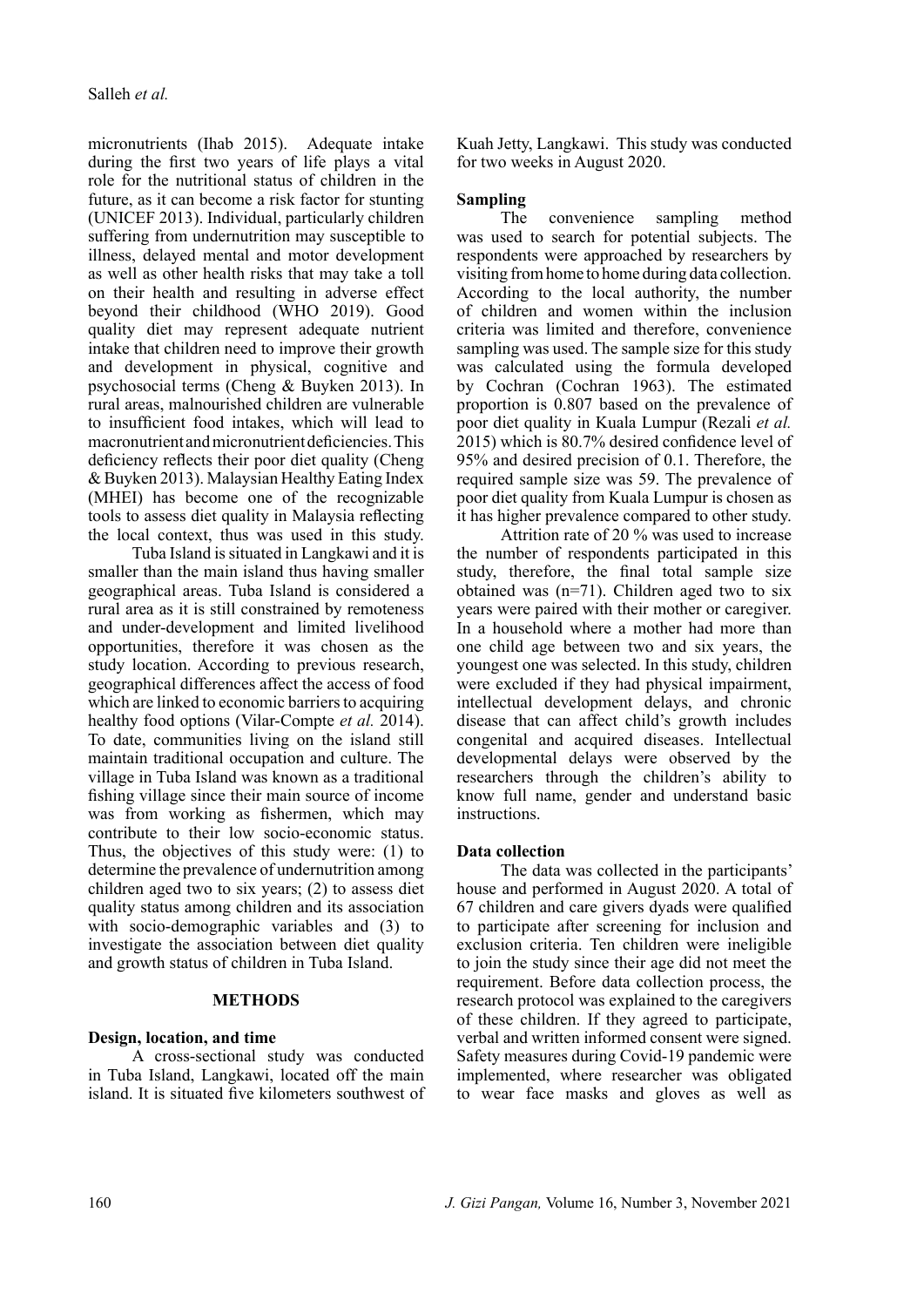sanitized before and after data collection process. Respondents also were sanitized and their body temperature were checked. Social distancing (one meter) was applied during interview and anthropometric measurements. The session was limited to only 15 to 20 minutes. The application of ethical review was submitted and approved by Research Ethics Committee (REC) Universiti Teknologi MARA (UiTM) with reference number REC/05/2021 (UG/MR/421).

*Household demographic and socioeconomic status.* A face-to-face interview was conducted with the caregiver using a structured questionnaire. The questionnaire consists of 11 items, including the age of mother, marital status, educational level of father and mother, household income, number of persons contribute to household income, household size category, employment status of father and mother, number of children per household and household food expenditure

*Anthropometric measurements.* The subject's weight was measured using SECA digital weighing scales (to the nearest 0.1 kg) while the height was measured using non-stretchable measuring tape. In order to increase the accuracy of the height measurement, the subjects were told to remove shoes, hats and any other head wears and feet need to be flat on the floor while standing straight with the back against the wall. The date of birth of subjects were obtained from their birth certificates. The age, weight and height of the children were translated into three indices; weight-for-age, height-for-age and weight-forheight, where the z scores were obtained based on the WHO Child Growth Standard median. Underweight was defined as weight-for-age less than -2 SD, stunting was defined as height-forage less than -2 SD and similarly, wasting was defined as weight-for-height less than <-2 SD.

*Dietary intake assessment.* Dietary intake of the children was obtained by interviewing the mother or the caregiver using the 24-hours diet recall on one day from weekday and one on weekend. The mothers were asked to remember the foods and beverages consumed by their children in the last 24-hours with the estimation of serving sizes using household measures such as teaspoons, tablespoons, cups, glass, bowls, saucer, etc. along with the Food Atlas: Size Portion and Exchange to achieve a more reliable estimate of portion sizes (Suzana *et al.* 2015). The data obtained were analyzed using Nutritionist Pro Software

and compared to the Recommended Nutrient Intake (RNI) for Malaysia (NCFFN 2017).

*Malaysian Healthy Eating Index (MHEI).* Malaysian Healthy Eating Index was developed by Lee *et al.* (2011) and was used to assess the diet quality of an individual (Lee *et al.* 2011). MHEI consist of seven components of food groups (grains and cereals, vegetables, fruit, meat, poultry and eggs, fish and seafood, legumes, milk and milk products) and two components of nutrients (percentage of energy intake from fat and sodium), with a total of nine components. The calculation scoring component was based on the recommended serving size in the Malaysian Dietary Guidelines for Children and Adolescent (MDG) (Majlis Keselamatan Makanan dan Pemakanan Kebangsaan & Malaysia 2013). The score for each HEI component is computed using

the formula:<br>actual serving consumed based on respondent's diet recall  $\times$  10 recommended serving size based on MDG

Formulas for composite score:

The total HEI score will be obtained by summing up the scores for each element. A composite score above 80% indicated a good diet, a score between 51% to 80% indicated needs of improvement and a score of less than 51% indicated poor diet (Pei *et al.* 2018).

## **Data analysis**

The data collected was analyzed using Statistical Package for Social Sciences (SPSS) version 25.0. Descriptive statistics were reported as mean±standard deviation, frequencies and percentages. Data for anthropometric measurements were analyzed using WHO AnthroPlus. To generate value for weight-for-age z scores (WAZ), height-for-age z scores (HAZ) and weight-for-height z scores (BAZ), the birth date, height and weight measurements of the children were inserted into the software. The association between socio-demographic variables with diet quality were determined by Fisher Exact test. In contrast, the Pearson Correlation test was used to determine the correlation between the children's HEI score and growth status, the children's HEI score and growth status. P-value of less than 0.05 was considered statistically significant.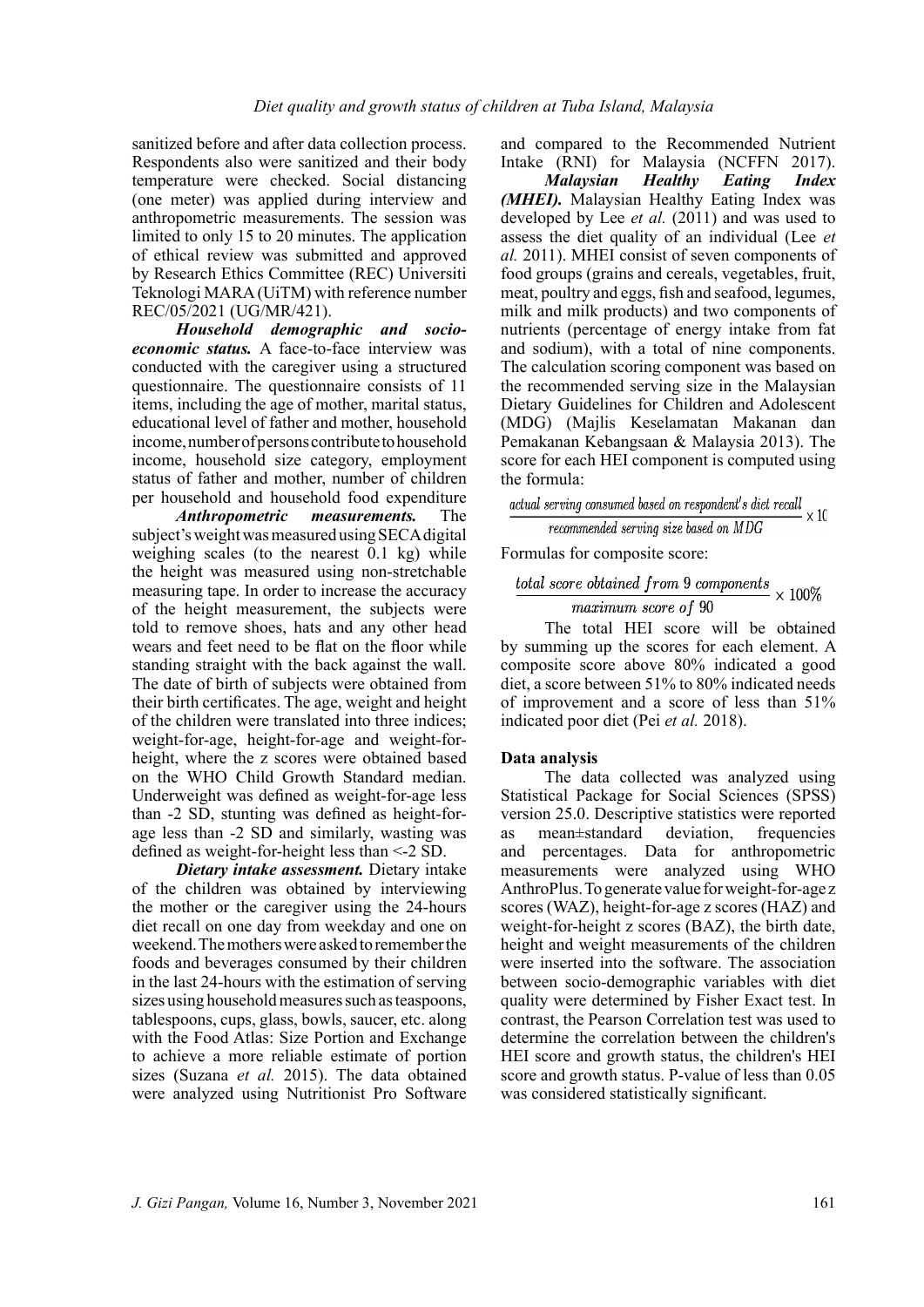Salleh *et al.*

### **RESULTS AND DISCUSSION**

Table 1 shows the socio-demographic characteristics of 67 household participated in the study. Most of the parents, father and mother had secondary level education with the proportion of 62.7% and 73.1% respectively. For monthly household income, nearly one third (29.9%) of the family has an income less than RM908 (USD218) or considered as below the poverty line. As for the parents' employment status, most fathers were self-employed with a proportion of 58.2%, who mostly worked as fishermen, while most mothers were housewives, 74.6%.

Table 1. Socio-demographic characteristics of respondent

| Respondent characteristics                       | Number $(n=67)$ | Percentage $(\% )$ | Mean±SD        |
|--------------------------------------------------|-----------------|--------------------|----------------|
| Age of mother (year)                             |                 |                    | $34.9 \pm 6.8$ |
| Marital status                                   |                 |                    |                |
| Married                                          | 62              | 92.5               |                |
| Widowed/divorced                                 | 5               | 7.5                |                |
| Education level of father                        |                 |                    |                |
| Primary education                                | 20              | 29.9               |                |
| Secondary education                              | 42              | 62.7               |                |
| Tertiary education                               | $\overline{2}$  | 3.0                |                |
| Education level of mother                        |                 |                    |                |
| Primary education                                | 16              | 23.9               |                |
| Secondary education                              | 49              | 73.1               |                |
| Tertiary education                               | $\overline{2}$  | 3.0                |                |
| Household income (RM)                            |                 |                    |                |
| ≤RM908 (USD218)                                  | 20              | 29.9               |                |
| RM909-RM2,208 (USD219-USD532)                    | 42              | 62.7               |                |
| ≥RM2,209 (USD532)                                | 5               | 7.5                |                |
| Number of persons contribute to household income |                 |                    |                |
| None                                             | $\mathfrak{Z}$  | 4.5                |                |
| Only                                             | 48              | 71.6               |                |
| More than one                                    | 16              | 23.9               |                |
| Household size category                          |                 |                    |                |
| $\leq$ 5 members                                 | 34              | 50.7               |                |
| 6-8 members                                      | 29              | 43.3               |                |
| $\geq$ 9 members                                 | $\overline{4}$  | 6.0                |                |
| Employment status of father                      |                 |                    |                |
| Government/private sector                        | 25              | 37.3               |                |
| Self-employed                                    | 39              | 58.2               |                |
| Employment status of mother                      |                 |                    |                |
| Government/private sector                        | $\,$ 8 $\,$     | 11.9               |                |
| Self-employed                                    | 9               | 13.4               |                |
| Housewife                                        | 50              | 74.6               |                |
| Number of children per household                 |                 |                    |                |
| $\leq$ 3 children                                | 43              | 64.2               |                |
| 4-6 children                                     | 23              | 34.3               |                |
| $\geq$ 6 children                                | $\mathbf{1}$    | 1.5                |                |
| Household food expenditure (RM)                  |                 |                    |                |
| $\leq$ RM500 ( $\leq$ USD120)                    | 37              | 55.2               |                |
| RM501-RM749.99 (USD120-USD180)                   | 22              | 32.8               |                |
| ≥RM750 (≥USD180)                                 | $\,8\,$         | 11.9               |                |

RM: Ringgit Malaysia; USD: United States Dollar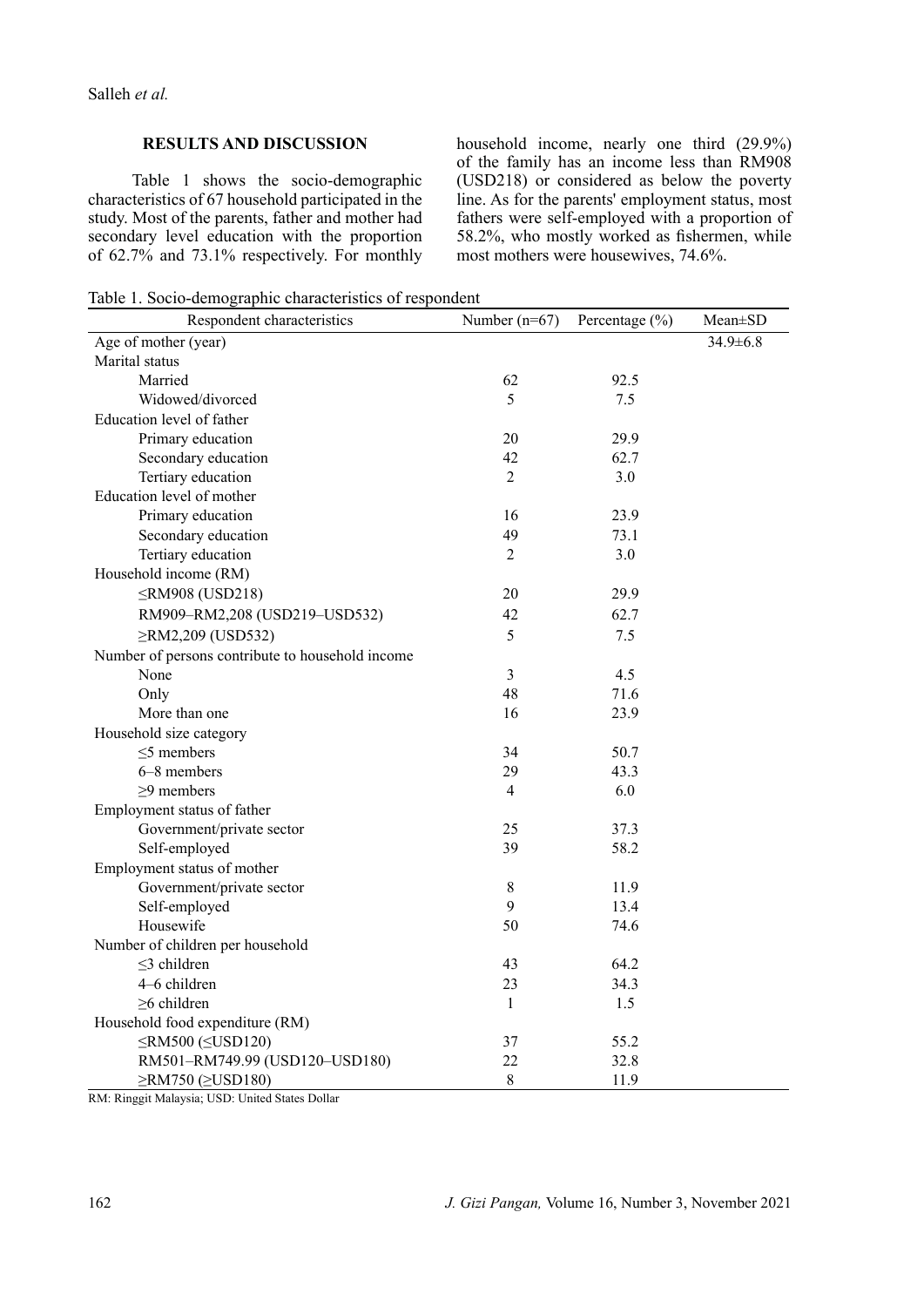Of the 67 children participated in this study, 55.2% were male and 44.8% were female. In this study, more than half of the children had normal growth. Twenty-two point four percent were underweight, 20.8% were stunted and 17.9% were wasted (Table 2).

Table 3 displays the average score of each component and total HEI score. The mean HEI score was  $37.1 \pm 6.3$  which indicates that children in Tuba Island were overall had poor diet quality. The low mean scores for the components of the seven food groups, were specifically for

Table 2. Anthropometric characteristic of children

| Variables                   | Frequency $(n=67)$ | Percentage $(\% )$ | $Mean \pm SD$    |
|-----------------------------|--------------------|--------------------|------------------|
| Weight (kg)                 |                    |                    | $15.5 \pm 4.1$   |
| Height (cm)                 |                    |                    | $101.2 \pm 13.5$ |
| Age (months)                |                    |                    | $52.2 \pm 17.7$  |
| $24 - 36$                   | 20                 | 29.9               |                  |
| $37 - 72$                   | 47                 | 70.2               |                  |
| Gender                      |                    |                    |                  |
| Male                        | 37                 | 55.2               |                  |
| Female                      | 30                 | 44.8               |                  |
| Weight-for-age (WAZ)        |                    |                    | $-0.9 \pm 1.6$   |
| Severe underweight          | $\overline{4}$     | 6.0                |                  |
| Moderate underweight        | 11                 | 16.4               |                  |
| Normal                      | 49                 | 73.1               |                  |
| Overweight                  | 3                  | 4.5                |                  |
| Height-for-age (HAZ)        |                    |                    |                  |
| Severe stunting             | $\tau$             | 10.4               | $-0.8 \pm 1.9$   |
| Moderate stunting           | 7                  | 10.4               |                  |
| Normal                      | 52                 | 77.6               |                  |
| High                        | 1                  | 1.5                |                  |
| Weight-for-height (BAZ)     |                    |                    | $-0.5 \pm 2.0$   |
| Severe wasting              | $\overline{4}$     | 6.0                |                  |
| Moderate wasting            | $8\,$              | 11.9               |                  |
| Normal                      | 41                 | 61.2               |                  |
| Possible risk of overweight | 9                  | 13.4               |                  |
| Overweight                  | 1                  | 1.5                |                  |
| Obese                       | 4                  | 6.0                |                  |

### Table 3. The average score of each component and total HEI score

| <b>HEI</b> components   | Score     | Criteria for minimum       | Criteria for maximum       | Average score   |
|-------------------------|-----------|----------------------------|----------------------------|-----------------|
|                         | range     | score $0$ (serving/day)    | score $10$ (serving/day)   | $(Mean \pm SD)$ |
| Food groups             |           |                            |                            |                 |
| Grains and cereals      | $0 - 10$  | $\theta$                   | $2 - 3$                    | $8.1 \pm 1.8$   |
| Vegetables              | $0 - 10$  | $\theta$                   | 2                          | $1.8 \pm 1.8$   |
| Fruits                  | $0 - 10$  | $\theta$                   | 2                          | $0.6 \pm 1.1$   |
| Meat, poultry and eggs  | $0 - 10$  | $\theta$                   | $\frac{1}{2}$              | $7.5 \pm 2.7$   |
| Fish and seafood        | $0 - 10$  | $\theta$                   | $\frac{1}{2}$ -1           | $6.6 \pm 2.9$   |
| Legumes                 | $0 - 10$  | $\theta$                   | $\frac{1}{2}$              | $0.0 \pm 0.0$   |
| Milk and dairy products | $0 - 10$  | $\theta$                   | 2                          | $3.0 \pm 2.3$   |
| <b>Nutrients</b>        |           |                            |                            |                 |
| Total fat               | $0 - 10$  | $\geq$ 30% energy from fat | $\leq$ 25% energy from fat | $1.0 \pm 2.5$   |
| Sodium                  | $0 - 10$  | $≥1,900$ mg                | $≤1,200$ mg                | $1.0\pm2.5$     |
| Total HEI score         | $0 - 100$ |                            |                            | $37.1 \pm 6.3$  |

HEI: Healthy Eating Index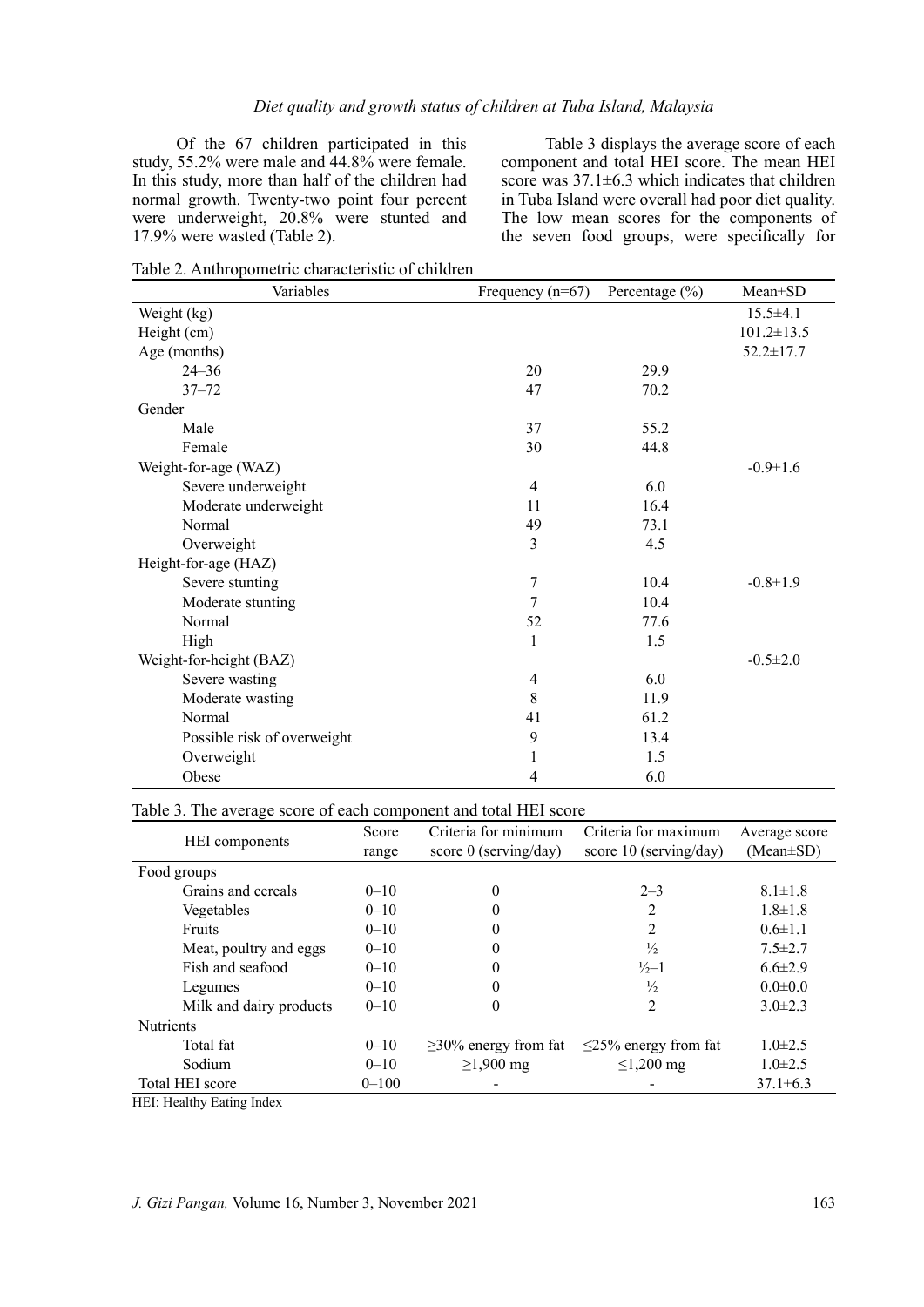Salleh *et al.*

vegetables (1.8), fruits (0.6), milk and milk products (3.0) and legumes (0.0). This suggests a low level of intake of these food groups as opposed to the dietary guidelines. However, the subjects obtained high scores of  $8.1 \pm 1.8$ ,  $7.5 \pm 2.7$ and 6.6±2.9 for grains and cereals, meat, poultry, eggs, fish, and seafood components. The children obtained low mean scores for percentages of energy from fat with  $1.0\pm 2.5$  for nutrient components.

number of children per household (p=0.044). Families with less than three children in a household had higher percentages of children with poor diet  $(63.5%)$  than families with more than three children (Table 4).

Table 5 shows the correlation between HEI score and growth status indices which is weightfor-age (WAZ), height-for-age (HAZ) and weight-for-height (BAZ). The results revealed that there was a non-significant relationship in those three growth status indices of WAZ, HAZ and BAZ with HEI score. Thus, this finding

Fisher Exact Test result indicates an association between diet quality status and the

|  | Table 4. Socio-demographic characteristics by diet quality status of the children aged two to six years |
|--|---------------------------------------------------------------------------------------------------------|
|  |                                                                                                         |

| Variables                                                                   | Need improvement $(n=4)$ | Poor $(n=63)$ |          |
|-----------------------------------------------------------------------------|--------------------------|---------------|----------|
|                                                                             | $n$ (%)                  | $n$ (%)       | p        |
| The educational level of the father                                         |                          |               | 0.546    |
| Primary                                                                     | 0(0.0)                   | 21(31.7)      |          |
| Secondary/tertiary                                                          | 3(75.0)                  | 41 $(65.1)$   |          |
| The educational level of the mother                                         |                          |               | 1.000    |
| Primary                                                                     | 1(25.0)                  | 15(23.8)      |          |
| Secondary/tertiary                                                          | 3(75.0)                  | 48 (. 76.2)   |          |
| Household income (RM)                                                       |                          |               | 1.000    |
| <rm98 (<usd218)<="" td=""><td>1(25.0)</td><td>19(30.2)</td><td></td></rm98> | 1(25.0)                  | 19(30.2)      |          |
| RM909-RM2,208 (USD219-USD532)                                               | 3(75.0)                  | 39(61.9)      |          |
| >RM2,209 (>USD532)                                                          | 0(0.0)                   | 5(7.9)        |          |
| No. of persons contribute to household income                               |                          |               | 1.000    |
| None                                                                        | 0(0.0)                   | 4(6.3)        |          |
| Only                                                                        | 3(75.0)                  | 44 (69.8)     |          |
| More than one                                                               | 1(25.0)                  | 15(23.8)      |          |
| Household size category                                                     |                          |               | 0.157    |
| $\leq$ 5 members                                                            | 4(100.0)                 | 30(47.6)      |          |
| 6-8 members                                                                 | 0(0.0)                   | 29(46.0)      |          |
| $\geq$ 9 members                                                            | 0(0.0)                   | 4(6.3)        |          |
| Employment status of the father                                             |                          |               | 0.055    |
| Government/private sector                                                   | 3(75.0)                  | 22 (34.9)     |          |
| Self-employed                                                               | 0(0.0)                   | 39(61.9)      |          |
| Employment status of the mother                                             | 0(0.0)                   | 8(12.7)       |          |
| Government/private sector                                                   |                          |               | 0.700    |
| Self-employed                                                               | 1(25.0)                  | 8(12.7)       |          |
| Housewife                                                                   | 3(75.0)                  | 47(74.6)      |          |
| Number of children per household                                            |                          |               | $0.044*$ |
| $\leq$ 3 children                                                           | 3(75.0)                  | 40(63.5)      |          |
| 4-6 children                                                                | 1(25.0)                  | 23(36.5)      |          |
| Household food expenditure (RM)                                             |                          |               | 0.063    |
| $\leq$ RM500 ( $\leq$ USD120)                                               | 2(50.0)                  | 35(55.6)      |          |
| RM501-RM749.99 (USD120-USD180)                                              | 2(50.0)                  | 22(34.9)      |          |
| $\geq$ RM750 ( $\geq$ USD180)                                               | 0(0.0)                   | 6(9.5)        |          |

Fisher's exact test was used since cells have an expected count of less than 5; RM: Ringgit Malaysia; USD: United States Dollar.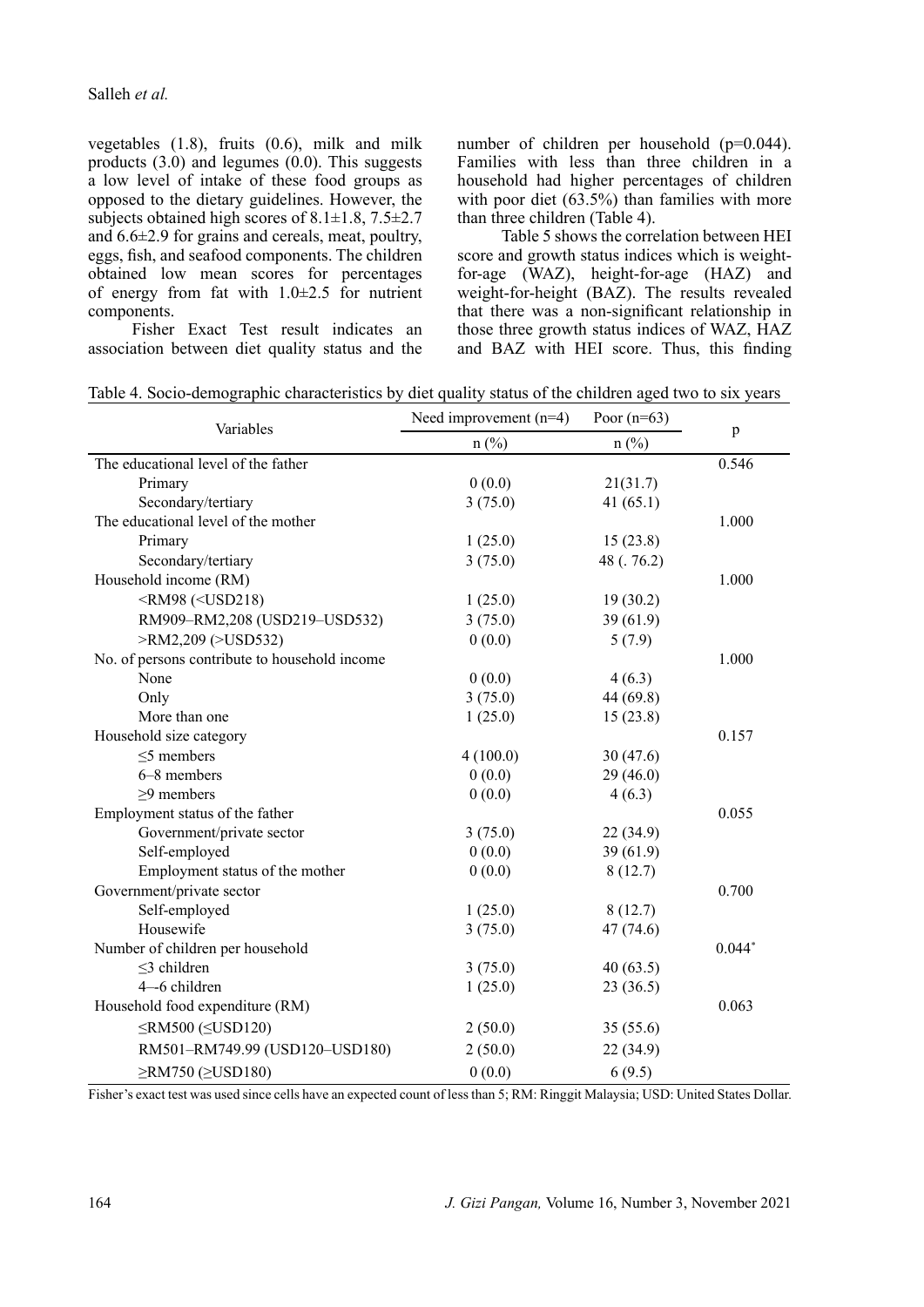| Table 5. Correlation between HEI score and |  |
|--------------------------------------------|--|
| growth status                              |  |

| $H$ . The state of $H$  |                  |       |   |  |
|-------------------------|------------------|-------|---|--|
| Variables               | <b>HEI</b> score |       |   |  |
|                         | r                |       | p |  |
| Weight-for-age (WAZ)    | $-0.035$         | 0.778 |   |  |
| Height-for-age (HAZ)    | $-0.008$         | 0.947 |   |  |
| Weight-for-height (BAZ) | $-0.072$         | 0.562 |   |  |
| $0.001$ $(0.11)$        |                  |       |   |  |

Correlation is significant at the 0.05 level (2-tailed) HEI: Healthy Eating Index

suggested that their diet quality cannot indicate the growth status of the children due to the large majority had poor diet.

This study examined the prevalence of undernutrition of children in Tuba Island, Langkawi. The overall prevalence of undernutrition in this study are 22.4%, 20.8% and 17.9% respectively for underweight, stunting and wasting. In Indonesia, the percentage of stunting, underweight and wasting were higher in rural compared to urban areas with 39.2%, 28.9% and 6.0% respectively which is slightly higher than findings in this study (Sandjaja *et al.* 2013). In another study in Philippines, the rate of underweight, stunting and wasting was 26.4%, 37.7% and 11.2%, which is slightly higher than this study findings. Children in a Household Headed by Fisherfolks (HHF) had the highest prevalence of undernutrition among other occupational groups, including households headed by forestry and related workers, compared to other occupational groups (Capanzana *et al.* 2018). Tuba Island is considered a rural region due to its low population density and traditional fishing villages. Thus, as most of the children living in Tuba Island come from families of fishermen, the result was consistent with this study. In comparison with a study in other rural area in Malaysia, the prevalence of wasting and stunting among children in fishermen community in Terengganu were 36.6% and 6.7% respectively (Bahtiar *et al.* 2021).

A healthy and balanced diet is crucial for children's development and growth. Despite the importance of having a good diet quality, most of the children living in Tuba Island had poor diet quality. Most children did not comply with the recommended intake of fruits, vegetables, milk and dairy products and legumes, as shown by the low average score for these components.

However, most of the children exceeded both the recommended sodium intake and the percentage of energy intake from fat. This result partially aligns with those of Koo *et al.* (2016) who reported that the dietary intake of Malaysian children for six food groups, including cereals/ grains, fruits, vegetables, legumes, fish and dairy products, was below the recommended levels in the Malaysian Dietary Guidelines (MDG) (Koo *et al.* 2016). The low consumption of dairy products among the subjects may be due to the low availability of these food groups in lowincome households. Khor *et al.* (2015) stated that the consumption of milk by low-income children was significantly lower than that of households with high incomes (Khor *et al.* 2015). Low scores for fruits, vegetables and legumes may be due to the children's low preferences and exposure towards these food groups.

For nutrient components, they obtained both low and moderate scores for fat and sodium. Low mean scores for fat indicate that the children's fat intake was high. Based on the dietary data collected, most of the children eat fried and high-fat foods during their main meal, such as fried chicken, fried fish, fried rice, fried noodles, French fries, nasi lemak, roti canai, and burger. Fast foods such as French fries and burger have poor nutritional quality and the consumption of these foods may lead to higher calorie intake and poor diet quality among children (Nemati *et al.* 2020). In addition, fish crackers, soy sauce, chicken or beef patty and instant noodles are common high sodium foods consumed by the children. High intake of these nutrients will bring adverse effects to health if not controlled.

 This study analyzed socio-demographic characteristics and its association with diet quality. Only one socio-demographic variable was associated with diet quality, which is the number of children per household. The size of the family including number of children in a family determines their nutritional consumption in such a way that the allocation of food per child is likely to decrease with the increase in the number of children, which, in turn, may adversely affect the nutritional status of children (Bhattacherjee *et al.* 2016). However, this study found that more children from household with less than three children had poor diet. In this study this can also partly be explained by the diminishing effect of income on diet quality, this may be due to rural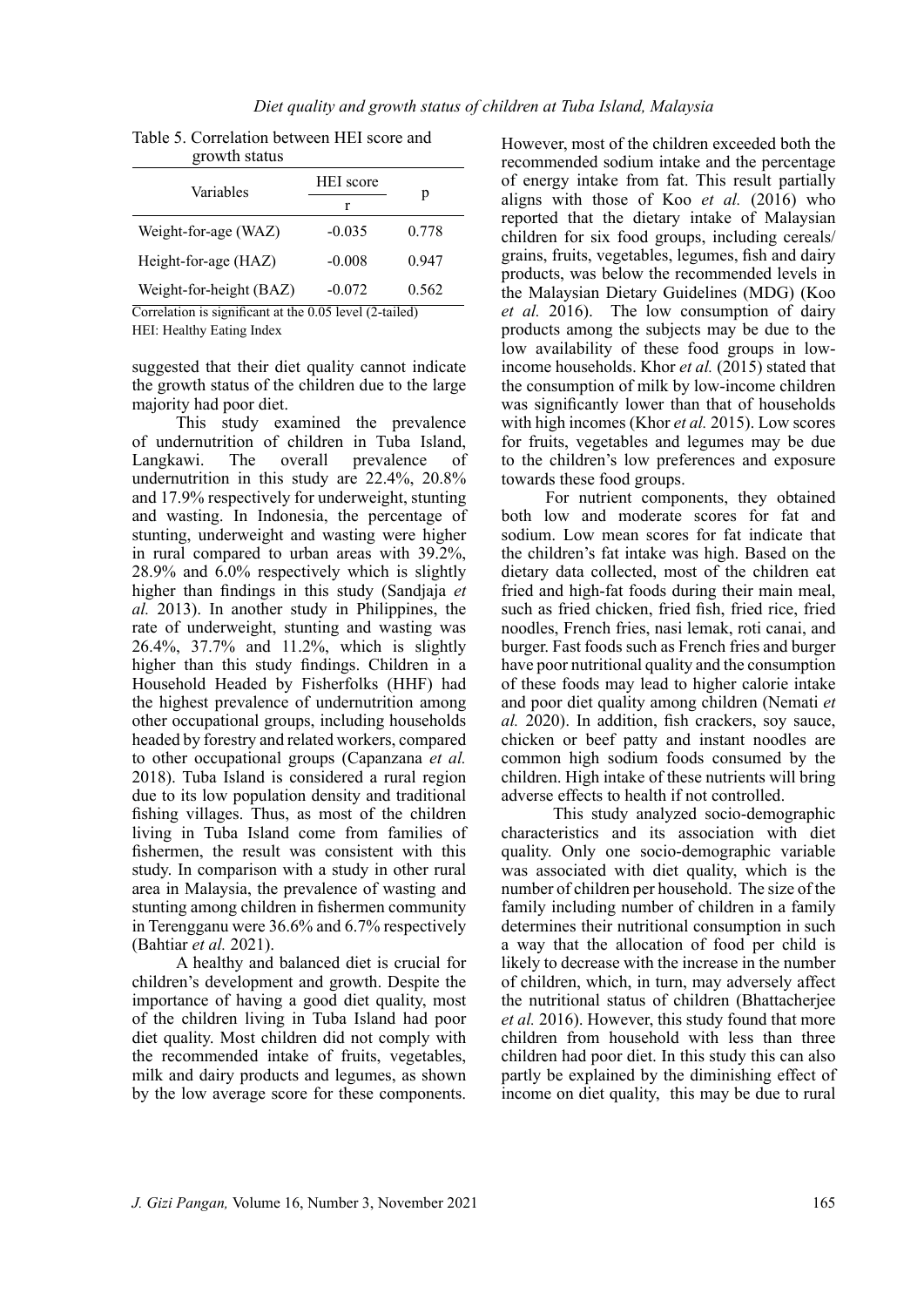families with more income leads to increase number of children. While on the other hand, poor family had less children. In contrast with a finding from Appelhans *et al.* (2012), they found a positive association on household income and diet quality where households with lower income reported purchasing fewer fiber, fruits and vegetables but more sugary foods, in comparison with households with higher income (Appelhans *et al.* 2012).

This study found that there was no significant association found between diet quality and growth status. The findings were in contrast with a study conducted in rural Bangladesh, where the prevalence of children who are stunted is high, and the overall diet quality is likely to be low (Rah *et al.* 2010). Due to short periods of study, a regular eating pattern and usual food intake by the children cannot be obtained, which may be a possible reason for lack of association for these variables. Thus, it cannot be proven that the children's dietary intake will affect their growth since there may be other potential factors that may interfere with the children's growth.

A few limitations worth to be noted in this research. The use of statistical analysis and reflective of the general population at risk is constrained by the small sample size and convenience sampling method. The children's diet recall was obtained from the mothers, which may interfere with the accuracy of the data because the data recall relies on the respondent's memory. This can result in under-reporting or over-reporting of the children's food intake.

## **CONCLUSION**

This research provides baseline information on the diet quality and children's growth status in Tuba Island, Langkawi. The overall low HEI score was found which indicates poor diet was prevalent in the study area. Their intake was largely made up of highly energydense foods with poor nutritional values. Number of children per household was associated with diet quality where family with less children had poorer diet quality. No significant association was found between diet quality and growth status. It is recommended that further research need to be carried out to determine the relationship between diet quality of these children with their growth status. Findings of this study may also benefit relevant agencies to implement education program in order to provide the right knowledge on nutrition and health for this targeted population to tackle their poor dietary habits and improve their overall well-being.

## **ACKNOWLEDGEMENT**

We would like to thank all participants who took part in this study and the authority of Tuba Island, Langkawi, for their support. This work was fully supported by the Lestari SDG grant (600-RMC/LESTARI SDG-T5/3 180/2019). This manuscript is written based on a thesis entitled 'Diet Quality and Growth Status of Children at Pulau Tuba, Langkawi' and is not published elsewhere.

# **DECLARATION OF INTERESTS**

The authors have no conflict of interest.

# **REFERENCES**

- Appelhans BM, Milliron BJ, Woolf K, Johnson TJ, Pagoto SL, Schneider KL, Whited MC, Ventrelle JC. 2012. Socioeconomic status, energy cost, and nutrient content of supermarket food purchases. Am J Prev Med 42(4):398−402. [https://doi.](https://doi.org/10.1016/j.amepre.2011.12.007) [org/10.1016/j.amepre.2011.12.007](https://doi.org/10.1016/j.amepre.2011.12.007)
- Aziz MFA, Devi MN. 2012. Nutritional status and eating practices among children aged 4−6 years old in selected urban and rural kindergarten in Selangor, Malaysia. Asian J Clin Nutr 4(4):116−131. [https://doi.](https://doi.org/10.3923/ajcn.2012.116.131) [org/10.3923/ajcn.2012.116.131](https://doi.org/10.3923/ajcn.2012.116.131)
- Bahtiar BA, Ali A, Yusof HM, Kamarudin KS. 2021. Child development and nutritional status of children under five: A crosssectional study of a fishermen community in Terengganu, Malaysia. J Gizi Pangan 16(2):91−100. [https://doi.org/10.25182/](https://doi.org/10.25182/jgp.2021.16.2.91-100) [jgp.2021.16.2.91-100](https://doi.org/10.25182/jgp.2021.16.2.91-100)
- Bhattacherjee S, Datta S, Ray K, Mukhopadhyay DK. 2016. Nutrient adequacy and its correlation in a sub-Himalayan region of West Bengal, India. J Family Med Prim Care 5(2):314. [https://doi.](https://doi.org/10.4103/2249-4863.192315) [org/10.4103/2249-4863.192315](https://doi.org/10.4103/2249-4863.192315)
- Capanzana M, Aguila D, Gironella G, Montecillo K. 2018. Nutritional status of children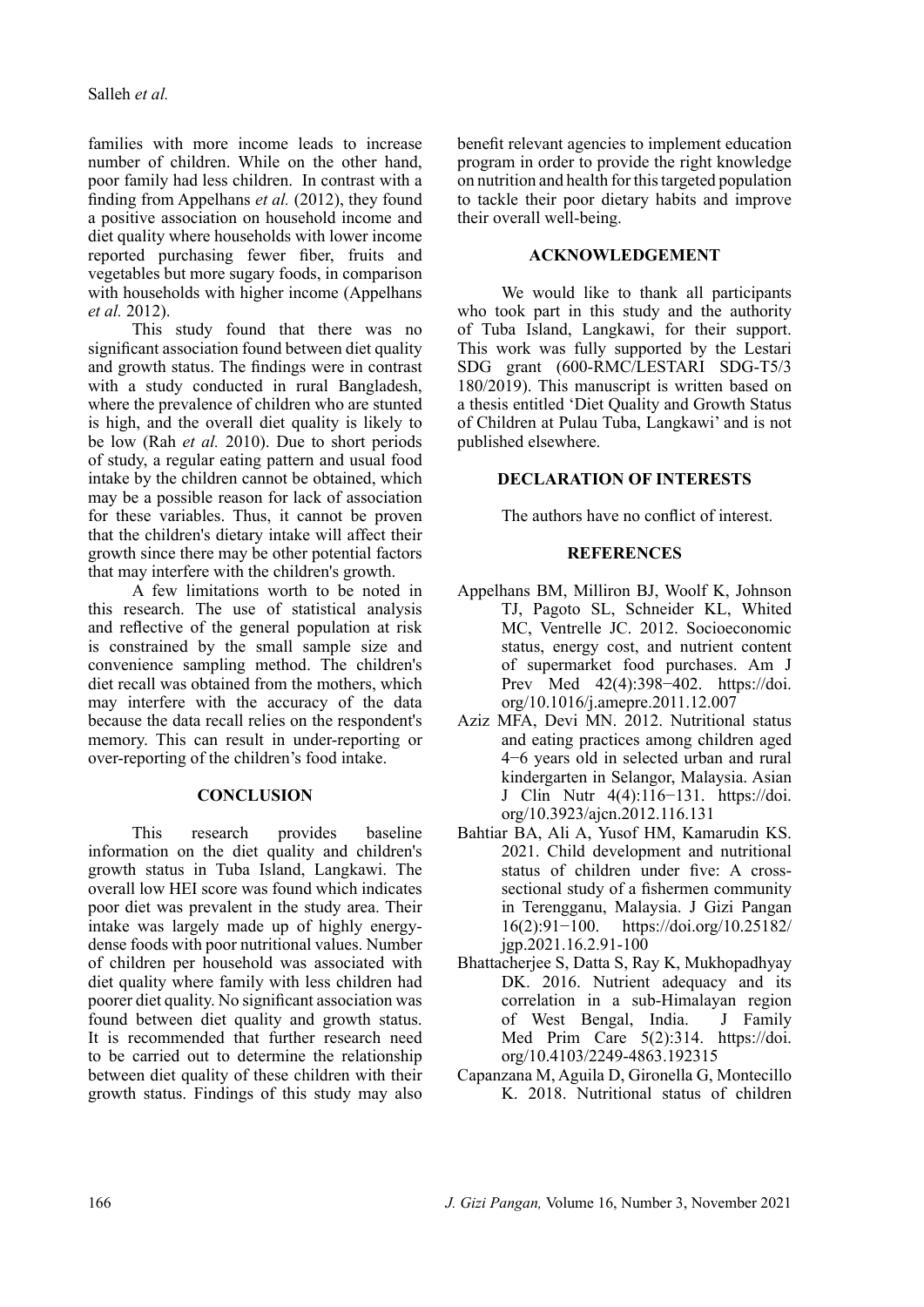ages 0−5 and 5−10 years old in households headed by fisherfolks in the Philippines. Archives of Public Health 76(1)−8. [https://](https://doi.org/10.1186/s13690-018-0267-3) [doi.org/10.1186/s13690-018-0267-3](https://doi.org/10.1186/s13690-018-0267-3)

- Cheng G, Buyken A. 2013. Diet Quality in Childhood: Impact on Growth. (eds) Diet Quality. New York (NY): Humana Press.
- Chua EY, Zalilah MS, Chin YS, Norhasmah S. 2012. Dietary diversity is associated with nutritional status of Orang Asli children in Krau Wildlife Reserve, Pahang. Malays J Nutr 18:1−13
- Cochran WG. 1963. Sampling Techniques. 2nd Ed. New York (NY): John Wiley and Sons Inc.
- Geik OP, Sedek R, Awang AF. 2016. Malnutrition and associated factors of aboriginal preschoolers in Gua Musang, Kelantan, Malaysia. Pak J Nutr 15(2):133−139. <https://doi.org/10.3923/pjn.2016.133.139>
- Ihab AN, Rohana AJI, Wan Manan WM, Wan Suriati WN, Zalilah MS, Mohamed Rusli A. 2015. Assessment of food insecurity and nutritional outcomes in Bachok, Kelantan. J Nutr Food Sci 5(3). [https://doi.](https://doi.org/10.4172/2155-9600.1000373) [org/10.4172/2155-9600.1000373](https://doi.org/10.4172/2155-9600.1000373)
- Khor GL, Shariff ZM, Sarima S, Huang SLM, Mohamad M, Chan YM, Chin YS, Yusof BNM. 2015. Milk drinking patterns among Malaysian urban children of different household income status. J Nutr Health Sci 2(1):105. [https://doi.org/10.15744/2393-](https://doi.org/10.15744/2393-9060.1.401) [9060.1.401](https://doi.org/10.15744/2393-9060.1.401)
- Koo H, Poh B, Lee S, Chong K, Bragt M, Abd Talib R. 2016. Are Malaysian children achieving dietary guideline recommendations? Asia Pac J Public Health 28(5 suppl):8S−20S. [https://doi.](https://doi.org/10.1177/1010539516641504) [org/10.1177/1010539516641504](https://doi.org/10.1177/1010539516641504)
- Lee TT, Norimah AK, Safiah MY. 2011. Development of Healthy Eating Index for Malaysian adults. Proceedings of 26th Scientific Conference of the Nutrition Society of Malaysia, p. 101−102, March 24−25, Kuala Lumpur, Malaysia. Selangor (KL): Nutrition Society of Malaysia.
- Majlis Keselamatan Makanan dan Pemakanan Kebangsaan & Malaysia. Kementerian Kesihatan. 2013. Malaysian Dietary Guidelines for Children and Adolescents. Technical Working Group on Nutritional Guidelines. Malaysia (KL): National

Coordinating Committee on Food and Nutrition

- Murtaza SF, Gan WY, Sulaiman N, Shariff ZM. 2018. Factors associated with stunting among Orang Asli preschool children in Negeri Sembilan, Malaysia. Malays J Nutr 24(2):215−226
- [NCFFN] National Coordinating Committee on Food and Nutrition, Ministry of Health Malaysia. 2017. Recommended Nutrient Intakes for Malaysia. Putrajaya (KL): Select Kami Resources.
- Nemati A, Matin S, Sadegh-Hoseini M, Alipanah-Moghadam R, Mohajeri M. 2020. Is there any difference in fast food consumption between children with different obesity status in Ardabil-Iran? Obes Med 20:100293. [https://doi.org/10.1016/j.](https://doi.org/10.1016/j.obmed.2020.100293) [obmed.2020.100293](https://doi.org/10.1016/j.obmed.2020.100293)
- Pei C, Appannah G, Sulaiman N. 2018. Household food insecurity, diet quality, and weight status among indigenous women (Mah Meri) in Peninsular Malaysia. Nutr Res Pract 12(2):135. [https://doi.org/10.4162/](https://doi.org/10.4162/nrp.2018.12.2.135%0D) [nrp.2018.12.2.135](https://doi.org/10.4162/nrp.2018.12.2.135%0D)
- Poh BK, Ng BK, Haslida MDS, Nik Shanita S, Wong JE, Budin SB, Ruzita AT, Ng LO, Khouw I, Norimah AK. 2013. Nutritional status and dietary intakes of children aged 6 months to 12 years: Findings of the nutrition survey of Malaysian children (SEANUTS Malaysia). Br J Nutr 2013(110):S21−S35. [https://doi.](https://doi.org/10.1017/S0007114513002092) [org/10.1017/S0007114513002092](https://doi.org/10.1017/S0007114513002092)
- Rah JH, Akhter N, Semba RD, Pee SD, Bloem MW, Campbell AA, Moench-Pfanner, R, Sun K, Badham J, Kraemer K. 2010. Low dietary diversity is a predictor of child stunting in rural Bangladesh. Eur J Clin Nutr 64(12):1393−1398. [https://doi.](https://doi.org/10.1038/ejcn.2010.171) [org/10.1038/ejcn.2010.171](https://doi.org/10.1038/ejcn.2010.171)
- Rezali FW, Chin YS, Mohd Shariff Z, Yusof BNM, Sanker K, Woon FC. 2015. Evaluation of diet quality and its associated factors among adolescents in Kuala Lumpur, Malaysia. Nutr Res Pract 9(5):511. [https://](https://doi.org/10.4162/nrp.2015.9.5.511) [doi.org/10.4162/nrp.2015.9.5.511](https://doi.org/10.4162/nrp.2015.9.5.511)
- Sandjaja S, Budiman B, Harahap H, Ernawati F, Soekatri M, Widodo Y, Sumedi E, Rustan E, Sofia G, Syarief SN, Khouw I. 2013. Food consumption and nutritional and biochemical status of 0·5−12-year-